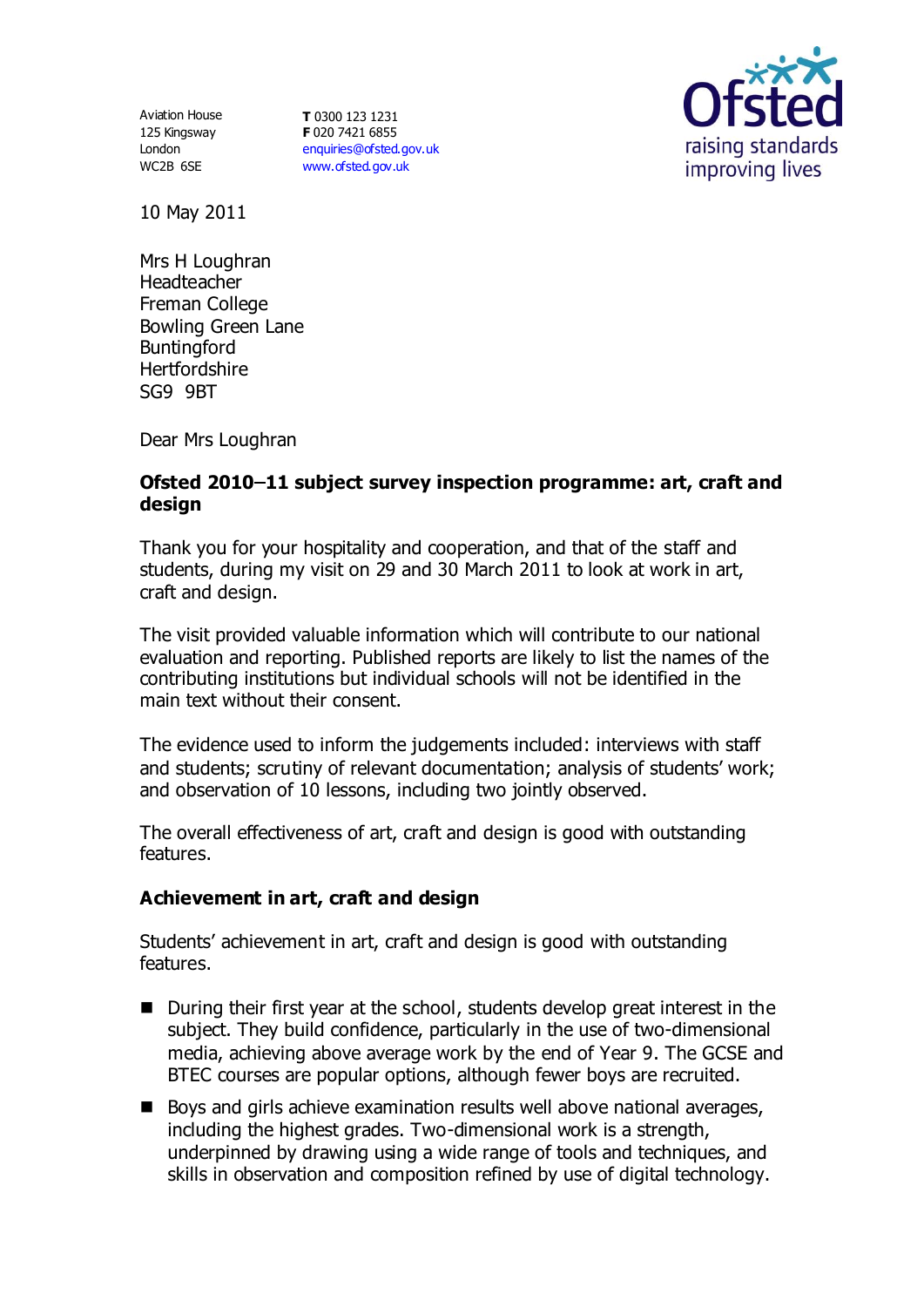- The breadth of students' subject knowledge and understanding reflects their experience of media. The work of artists working at different times and in varied cultural contexts is appreciated and interpreted well. Their awareness of craft makers and designers is more limited.
- Outstanding achievement in the sixth form is characterised by fine art and photography that is often expressive and highly accomplished. Students use their increased experience of art first-hand, particularly contemporary work, to question and strengthen the scale and impact of their own work.
- Across all years, students' engagement in between lessons reflects strong commitment. Their best work is often driven by opportunities to exploit their imagination or respond to real events, for example a public gallery exhibition of sixth-form work or live link between BTEC work and an artist.

# **Quality of teaching of art, craft and design**

The quality of teaching of art, craft and design is good with outstanding features.

- Students' progress is monitored regularly and rigorously by all staff. Students are supported with clear guidance and many opportunities for additional advice between lessons. They value the subject to demonstrate their management of time, resources and ability to meet deadlines.
- Exemplary students' work is used skilfully to raise aspirations about what might be possible. This ranges from an annual summer exhibition to work exhibited in the studios and around the school. In lessons, staff use computer technology effectively to share their analysis of emerging work.
- $\blacksquare$  The outstanding teaching promotes students' creativity by using knowledge about their individual interests and enquiry to pitch challenges. In a lesson observed, the teacher evaluated students' knowledge by using a lesser known image by an artist already studied, to provoke a debate.
- Staff work flexibly, all contributing to different courses and working across various media. Individual initiative in developing particular approaches and schemes contributes positively to ownership, combined with a shared sense of responsibility for consistently high standards.
- While little explicit use was made of 'the teacher as artist' during the visit, where scenarios were created to give students an insight into the creative industries, they were highly effective. For example, an 'interim board meeting' enabled students to promote and respond to ideas.

# **Quality of the curriculum in art, craft and design**

The quality of the curriculum in art, craft and design is good.

■ The curriculum develops students' skills, knowledge and understanding particularly well in relation to two-dimensional media. The development of digital and three-dimensional media is beginning to widen participation and performance by different groups of students.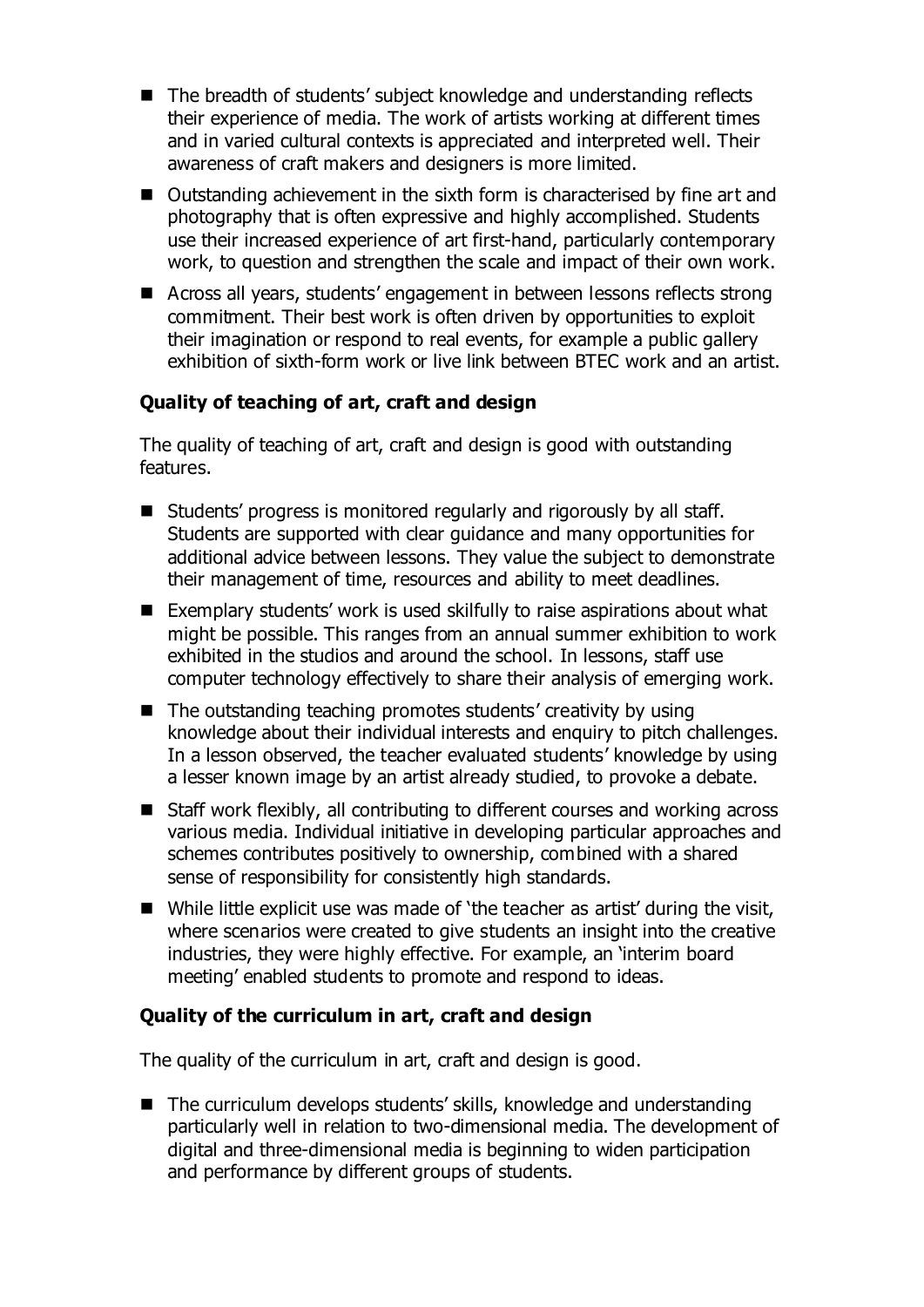- First-hand experience of art galleries and museums is integrated effectively into examination courses, including European study visits in Key Stage 4 and the sixth form. Year 9 students make good use of the annual summer exhibition at school.
- $\blacksquare$  The involvement of practising artists, craftworkers and designers in the curriculum is underdeveloped. However, vocational links are improving through the BTEC course. The role of sixth-form students as artists, able to inspire the work of younger students, is at an early stage of development.
- Students have regular opportunities to develop their drawing skills. The level of challenge in the sixth form increases through life drawing. The Royal Academy 'outreach' initiative also has a positive impact on their confidence to draw expressively on a large scale.
- $\blacksquare$  The development of photography alongside fine art is popular with the sixth-form students, effective links made with their other areas of experience or studies. Evidence of the curriculum promoting earlier links includes a Year 9 project involving history and RE, linked to the Holocaust.

## **Effectiveness of leadership and management of art, craft and design**

The leadership and management of art, craft and design are good.

- A talented group of specialist staff has been appointed. Strong individual strengths are emerging. The team is well positioned to develop an exemplary department by distributing the leadership of school based and national initiatives to make the very best practice, common.
- The focus on outcomes achieved by students is clear and consistent. Data are used regularly to monitor students' progress and tackle underachievement, in line with whole-school approaches. As a consequence, students taking a qualification in the subject do well.
- The specialist accommodation has been adapted and expanded in response to students' needs and aspirations, for example improving provision for digital technology. Beyond the department, students' achievements are exhibited respectfully and shared with pride.
- Subject documentation, improvement planning in particular, does not do justice to the rationale that has enabled the department to grow successfully. Students' views and work scrutiny that are systematically analysed could, for example, be used more explicitly to inform plans.
- $\blacksquare$  Students value the positive, calm and productive ethos that characterises the department. High levels of interest in continuing work in between lessons is indicative of a department in which staff and students are well motivated.

## **Areas for improvement, which we discussed, include:**

- $\blacksquare$  maximising the talents of staff and students by:
	- $-$  embracing national initiatives in the subject